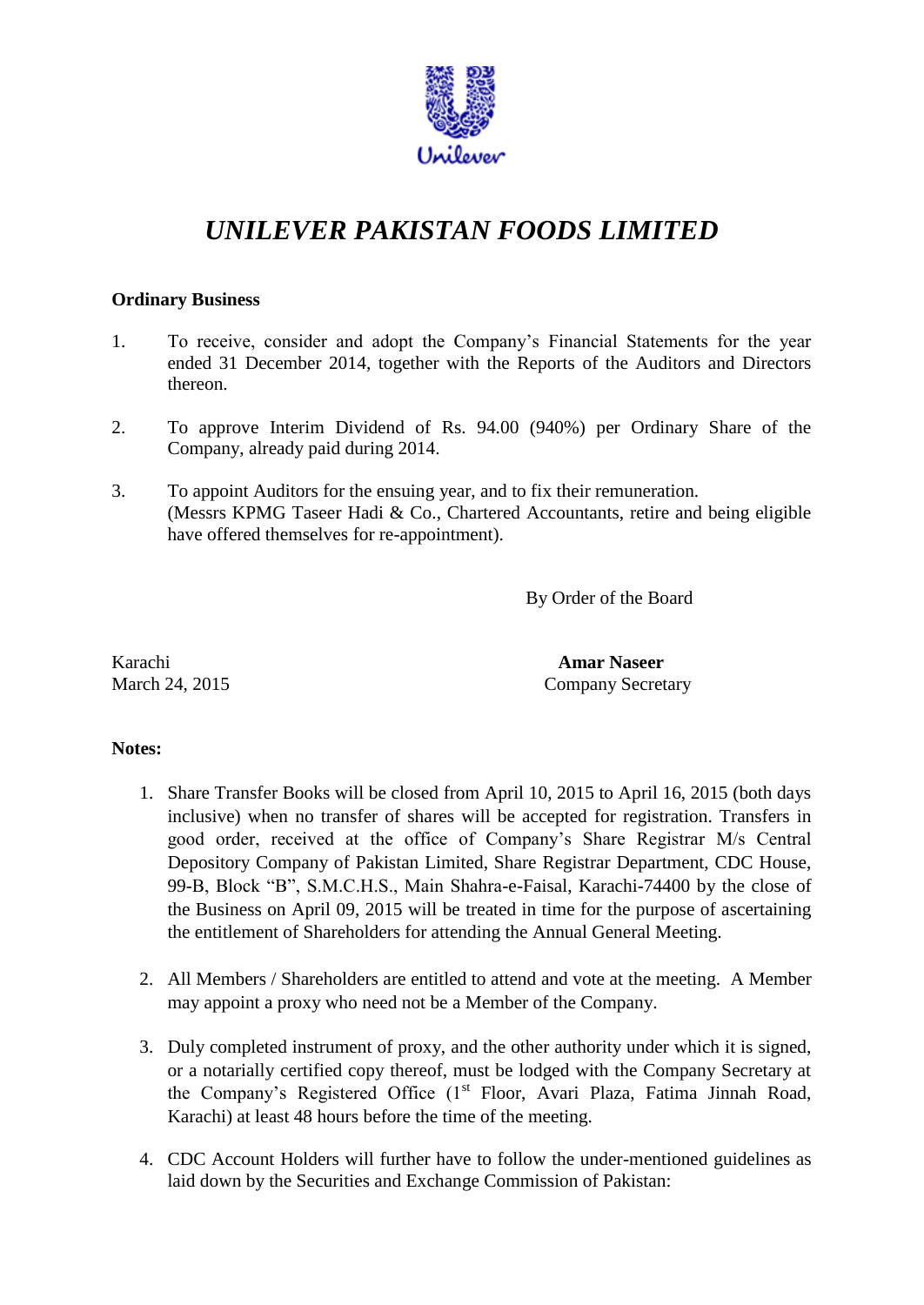### **A. For Attending the Meeting:**

In case of individuals, the account holder or sub-account holder and / or the person whose securities are in group account and their registration details are uploaded as per the Regulations, shall authenticate his / her identity by showing his / her original valid Computerised National Identity Card (CNIC) or original passport at the time of attending the meeting.

In case of corporate entity, the Board of Directors' resolution/power of attorney with specimen signature of the nominee shall be produced (unless it has been provided earlier) at the time of the meeting.

## **B. For Appointing Proxies:**

- i. In case of individuals, the account holder or sub-account holder and/or the person whose securities are in group account and their registration details are uploaded as per the Regulations, shall submit the proxy form accordingly.
- ii. The proxy form shall be witnessed by two persons whose names, addresses and CNIC numbers shall be mentioned on the form.
- iii. Attested copies of valid CNIC or the passport of the beneficial owners and the proxy shall be furnished with the proxy form.
- iv. The proxy shall produce his / her original valid CNIC or original passport at the time of meeting.
- v. In case of corporate entity, the Board of Directors' resolution / power of attorney with specimen signature of the person nominated to represent and vote on behalf of the corporate entity, shall be submitted along with proxy form to the Company.
- 5. The Individual Members who have not yet submitted photocopy of their valid Computerized National Identity Card (CNIC) to the Company / Share Registrar, are once again reminded to send the same at the earliest directly to Company's Share Registrar, M/s Central Depository Company of Pakistan Limited, Share Registrar Department, CDC House, 99-B, Block "B", S.M.C.H.S., Main Shahra-e-Faisal, Karachi-74400. The Corporate Entities are requested to provide their National Tax Number (NTN). Please give Folio Number with the copy of CNIC / NTN details. The Shareholders who hold shares with Participants / Stock Brokers or with Central Depository Company may approach to provide the CNIC number / NTN details to their Participants / Stock Broker or to CDC to update the details in their electronic system. Reference is also made to the Securities and Exchange Commission of Pakistan (SECP) Notifications SRO 779 (I) dated August 18, 2011, and SRO 831 (I) 2012 dated July 05, 2012, which mandates that the dividend warrants should bear CNIC number of the registered member or the authorized person, except in case of minor(s) and corporate members. In case of non-receipt of the copy of a valid CNIC, the Company would be unable to comply with the said SROs of SECP and therefore will be constrained under Section 251 (2) (a) of the Companies Ordinance 1984 to withhold dividend warrants of such Shareholders.
- 6. (i) The Government of Pakistan through Finance Act, 2014 has made certain amendments in Section 150 of the Income Tax Ordinance 2001 whereby different rates are prescribed for deduction of withholding tax on the amount of dividend paid by the Companies. These rates are as under: